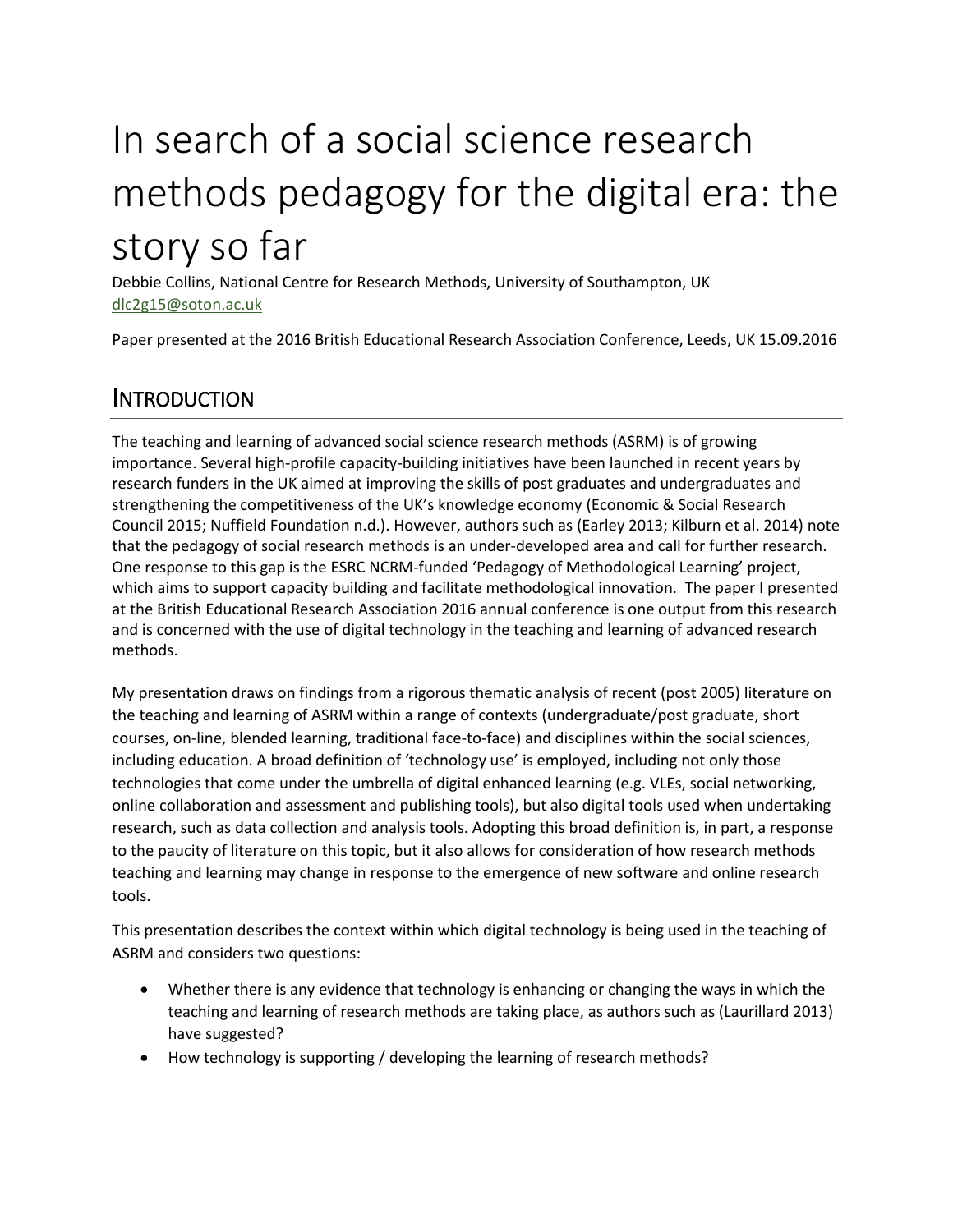## IS DIGITAL TECHNOLOGY ENHANCING OR CHANGING THE WAYS IN WHICH ASRM IS BEING TAUGHT AND LEARNT?

Earlier work by (Kilburn et al. 2014) identified three overlapping pedagogical goals expressed by teachers of advanced social research methods: active learning; learning by doing and critical reflection. Examples of how digital technology is being used to support these pedagogical goals are found in the literature, see Figure 1.

| <b>Pedagogic goals</b>                                                                                                                                                                                                   | Use of digital technology                                                                                                                                                                                                                                                                                                                                                                                                                                                                                                                                                                                                                                                                                                                                                                                                         |
|--------------------------------------------------------------------------------------------------------------------------------------------------------------------------------------------------------------------------|-----------------------------------------------------------------------------------------------------------------------------------------------------------------------------------------------------------------------------------------------------------------------------------------------------------------------------------------------------------------------------------------------------------------------------------------------------------------------------------------------------------------------------------------------------------------------------------------------------------------------------------------------------------------------------------------------------------------------------------------------------------------------------------------------------------------------------------|
| Active Learning - making the research process<br>visible by actively engaging students in aspects<br>of the research process and highlighting the<br>connections between theory and practice<br>(Keenan & Fontaine 2012) | Teachers and students use actual survey data to<br>explore topical issues and make connections<br>between theory and methodology (Buckley et al.<br>2015)<br>Teacher uses an interactive white board to<br>demonstrate quantitative analysis technique,<br>then students and teacher work through an<br>example together (students using analysis<br>software on a computer) before the student does<br>one on their own (Scott Jones & Goldring 2015)                                                                                                                                                                                                                                                                                                                                                                            |
| Learning through doing - facilitating learning<br>through the experience of conducting research<br>(Aguado 2009; DeLyser 2008)                                                                                           | students undertake their own research project<br>(individually and or as a group) using digital<br>research tools, such as writing their own web<br>questionnaire using software like SurveyMonkey,<br>analysing qualitative data using a software<br>package such at Nvivo, or creating a Wiki to<br>support the writing up of a group research<br>project (Buckley et al. 2015; Scott Jones &<br>Goldring 2015; Silver & Woolf 2015; Gullion &<br>Ellis 2014; Schulze 2009).<br>Software may also be used so that students can<br>experiment, e.g finding out what happens if they<br>change the parameters of a statistical model.<br>Students may develop their research proposal<br>using online peer review software, where<br>students gain experience in reviewing their peers'<br>research proposals (Chen & Tsai 2009). |
| Critical reflection - encouraging critical reflection<br>on research practice (DeLyser et al. 2013; Thien<br>2009)                                                                                                       | Online peer review or online collaboration tools<br>are used, with students reviewing their own<br>research proposal in light of comments received<br>from their peers and tutor (Chen & Tsai 2009).<br>Students critique the data they collected as part<br>of a group research project (Schulze 2009)                                                                                                                                                                                                                                                                                                                                                                                                                                                                                                                           |

| Figure 1: How digital technology is being used to support pedagogic goals |  |  |  |
|---------------------------------------------------------------------------|--|--|--|
|---------------------------------------------------------------------------|--|--|--|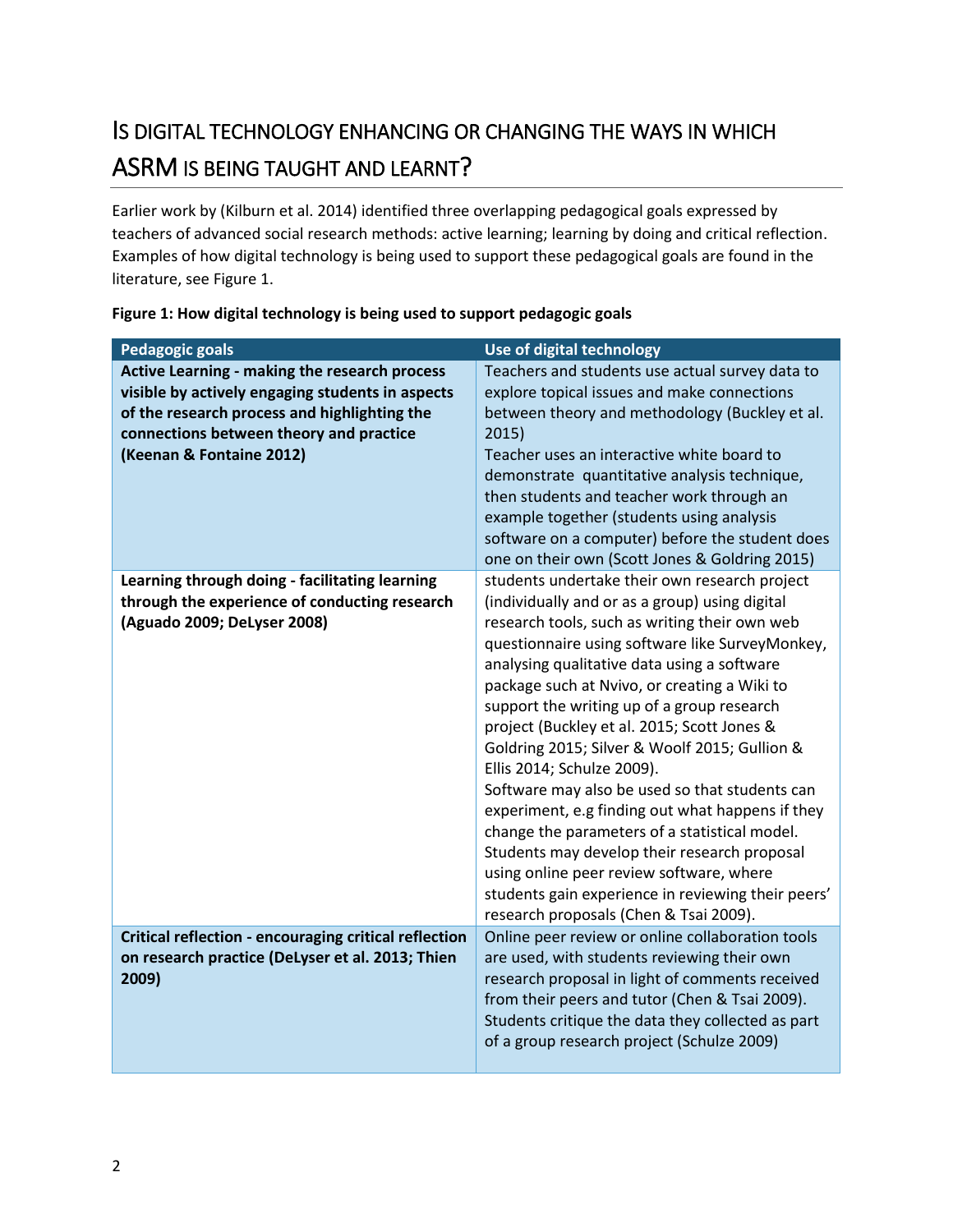In addition, there is some albeit limited evidence of ASRM teachers and learners making use of particular affordances of digital technology. In my review I found examples of digital technology being used to support collective learning spaces, through use of a Wiki (Gullion & Ellis 2014) to support students in writing up their group research project, and a white board to facilitate a type of learning - . 'I do one, we do one, you do one' - to support the growth of a (new) collective learning space (Scott Jones & Goldring 2015).

## HOW IS DIGITAL TECHNOLOGY SUPPORTING AND DEVELOPING ASRM PEDAGOGY?

In my presentation I consider what the evidence from my literature review tells us about how digital technology may support and develop pedagogical goals such as active learning, learning though doing and critical reflection. Figure 2 summarises the evidence.

| Ways in which digital technology is supporting/<br>developing ASRM pedagogic goals | <b>Activities &amp; approaches</b>                                                                                                                                                                                                                                                                                                                                                                               |
|------------------------------------------------------------------------------------|------------------------------------------------------------------------------------------------------------------------------------------------------------------------------------------------------------------------------------------------------------------------------------------------------------------------------------------------------------------------------------------------------------------|
| <b>Builds students and teacher confidence</b>                                      | developing students understanding of<br>$\bullet$<br>data analysis software architecture &<br>skills in using its features (Silver & Woolf<br>2015)<br>creating web interfaces that allow<br>$\bullet$<br>students to explore survey data with<br>minimal guidance (Buckley et al. 2015)<br>using interactive/collaborative tools to<br>create collective, safe learning spaces<br>(Scott Jones & Goldring 2015) |
| Helps students achieve their learning outcomes                                     | practising ASRM skills & exam technique<br>$\bullet$<br>through use of online quizzes (Gönül &<br><b>Solano 2013)</b><br>receiving regular, fast feedback<br>$\bullet$<br>identifying problematic threshold<br>$\bullet$<br>concepts                                                                                                                                                                             |
| <b>Facilitates communication</b>                                                   | between students, students & teachers,<br>$\bullet$<br>students and the outside world (Gullion<br>& Ellis 2014; Schulze 2009)                                                                                                                                                                                                                                                                                    |
| Assists with breaking down barriers to learning                                    | facilitates access to learning resources<br>$\bullet$<br>(Buckley et al. 2015; Schulze 2009;<br>Campbell et al. 2008)<br>can learn at a place and time of student's<br>$\bullet$<br>choosing (Chen & Tsai 2009; Schulze<br>2009)                                                                                                                                                                                 |

#### **Figure 2 Examples of how digital technology is supporting and developing pedagogic goals**